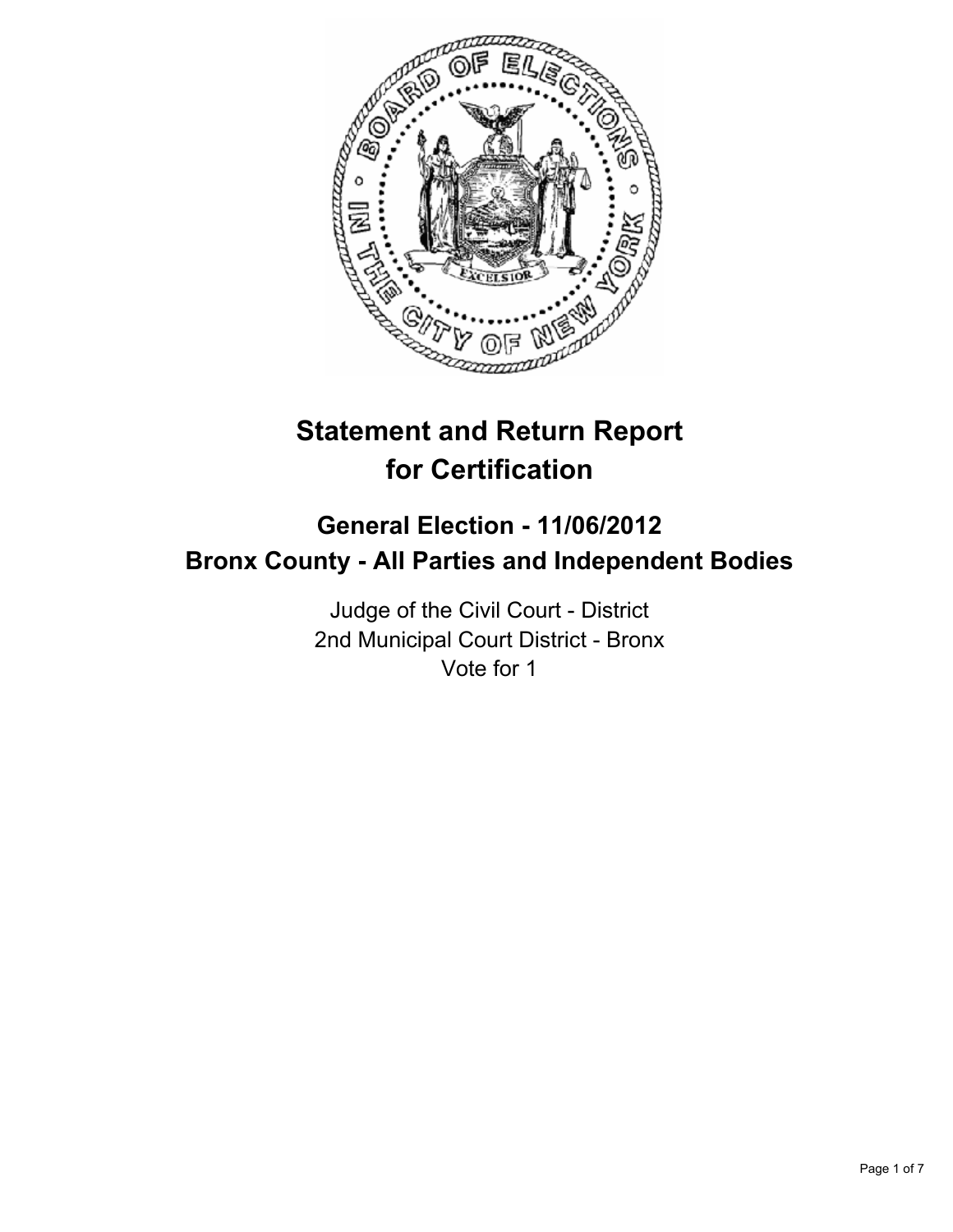

| PUBLIC COUNTER                                           | 26,397         |
|----------------------------------------------------------|----------------|
| <b>EMERGENCY</b>                                         | 0              |
| ABSENTEE/MILITARY                                        | 577            |
| <b>FEDERAL</b>                                           | 59             |
| <b>SPECIAL PRESIDENTIAL</b>                              | 1              |
| <b>AFFIDAVIT</b>                                         | 4,315          |
| <b>Total Ballots</b>                                     | 31,349         |
| Less - Inapplicable Federal/Special Presidential Ballots | (60)           |
| <b>Total Applicable Ballots</b>                          | 31,289         |
| EDDIE MCSHAN (DEMOCRATIC)                                | 26,138         |
| DANIEL SZALKIEWICZ (REPUBLICAN)                          | 556            |
| DANIEL SZALKIEWICZ (CONSERVATIVE)                        | 163            |
| LA MARR JOHNSON (WRITE-IN)                               | 1              |
| LLINET BELTRE ROSADO (WRITE-IN)                          | $\overline{2}$ |
| UNATTRIBUTABLE WRITE-IN (WRITE-IN)                       | 1              |
| <b>Total Votes</b>                                       | 26,861         |
| Unrecorded                                               | 4,428          |

| <b>PUBLIC COUNTER</b>                                    | 20,125 |
|----------------------------------------------------------|--------|
| <b>EMERGENCY</b>                                         | 0      |
| ABSENTEE/MILITARY                                        | 468    |
| <b>FEDERAL</b>                                           | 67     |
| SPECIAL PRESIDENTIAL                                     | 1      |
| <b>AFFIDAVIT</b>                                         | 3,551  |
| <b>Total Ballots</b>                                     | 24,212 |
| Less - Inapplicable Federal/Special Presidential Ballots | (68)   |
| <b>Total Applicable Ballots</b>                          | 24,144 |
| EDDIE MCSHAN (DEMOCRATIC)                                | 19,310 |
| DANIEL SZALKIEWICZ (REPUBLICAN)                          | 1,013  |
| DANIEL SZALKIEWICZ (CONSERVATIVE)                        | 243    |
| AKEEN WATSON (WRITE-IN)                                  | 1      |
| ALTON MADDOX (WRITE-IN)                                  | 1      |
| DIOJHANA ZARIDRA (WRITE-IN)                              | 1      |
| MICHAEL PINCKNEY (WRITE-IN)                              | 1      |
| RON RUBYI (WRITE-IN)                                     | 1      |
| RUBEN DIAZ (WRITE-IN)                                    | 1      |
| UNATTRIBUTABLE WRITE-IN (WRITE-IN)                       | 5      |
| <b>Total Votes</b>                                       | 20,577 |
| Unrecorded                                               | 3,567  |
|                                                          |        |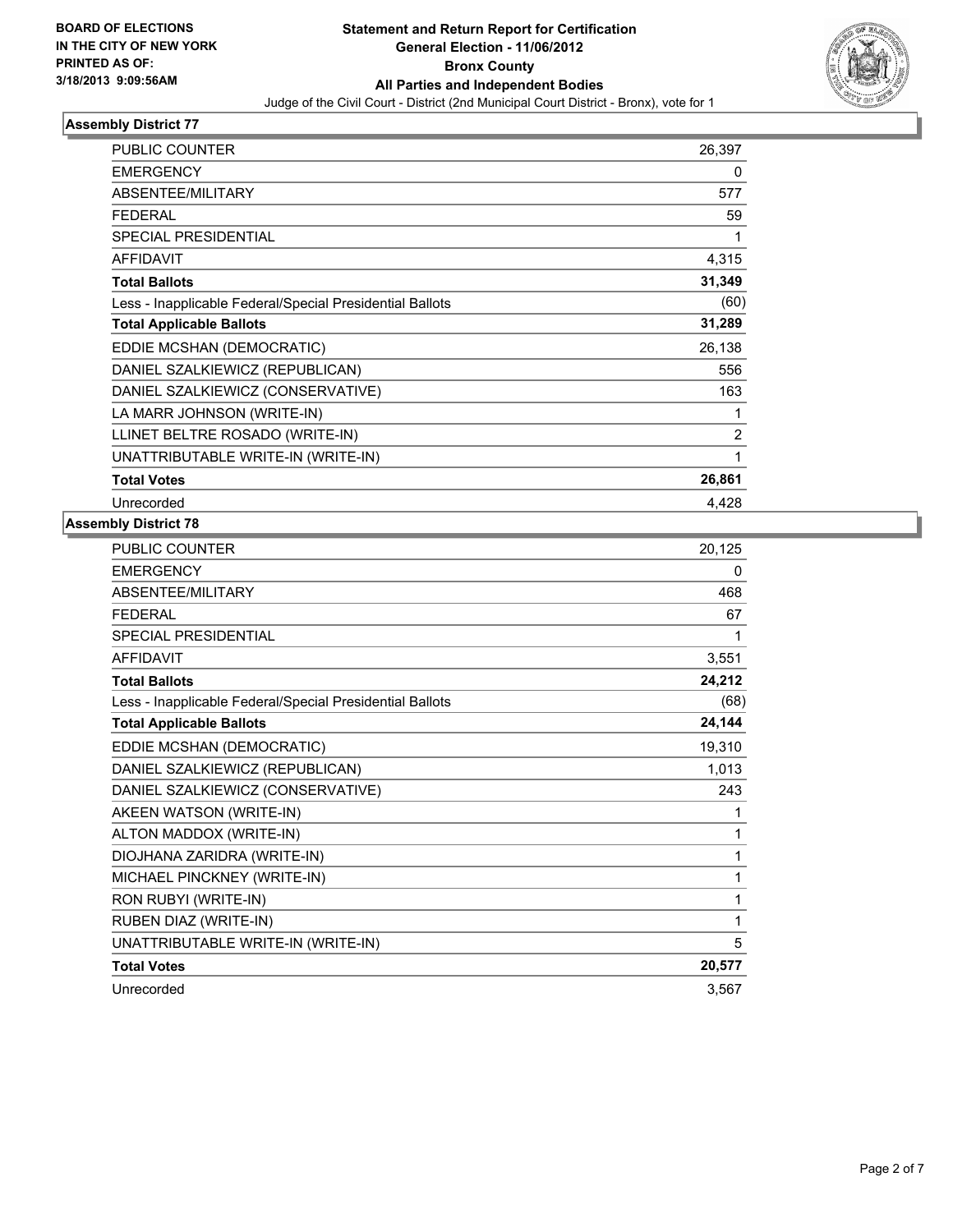

| PUBLIC COUNTER                                           | 22,665 |
|----------------------------------------------------------|--------|
| <b>EMERGENCY</b>                                         | 0      |
| ABSENTEE/MILITARY                                        | 442    |
| <b>FEDERAL</b>                                           | 47     |
| <b>SPECIAL PRESIDENTIAL</b>                              | 0      |
| <b>AFFIDAVIT</b>                                         | 3,645  |
| <b>Total Ballots</b>                                     | 26,799 |
| Less - Inapplicable Federal/Special Presidential Ballots | (47)   |
| <b>Total Applicable Ballots</b>                          | 26,752 |
| EDDIE MCSHAN (DEMOCRATIC)                                | 21,619 |
| DANIEL SZALKIEWICZ (REPUBLICAN)                          | 418    |
| DANIEL SZALKIEWICZ (CONSERVATIVE)                        | 164    |
| ANDY VALDEZ (WRITE-IN)                                   | 1      |
| UNATTRIBUTABLE WRITE-IN (WRITE-IN)                       | 4      |
| <b>Total Votes</b>                                       | 22,206 |
| Unrecorded                                               | 4.546  |

| <b>PUBLIC COUNTER</b>                                    | 5,987 |
|----------------------------------------------------------|-------|
| <b>EMERGENCY</b>                                         | 0     |
| ABSENTEE/MILITARY                                        | 93    |
| <b>FEDERAL</b>                                           | 25    |
| SPECIAL PRESIDENTIAL                                     | 0     |
| AFFIDAVIT                                                | 846   |
| <b>Total Ballots</b>                                     | 6,951 |
| Less - Inapplicable Federal/Special Presidential Ballots | (25)  |
| <b>Total Applicable Ballots</b>                          | 6,926 |
| EDDIE MCSHAN (DEMOCRATIC)                                | 5,523 |
| DANIEL SZALKIEWICZ (REPUBLICAN)                          | 332   |
| DANIEL SZALKIEWICZ (CONSERVATIVE)                        | 80    |
| LINET ROSADO (WRITE-IN)                                  | 1     |
| UNATTRIBUTABLE WRITE-IN (WRITE-IN)                       | 2     |
|                                                          |       |
| <b>Total Votes</b>                                       | 5,938 |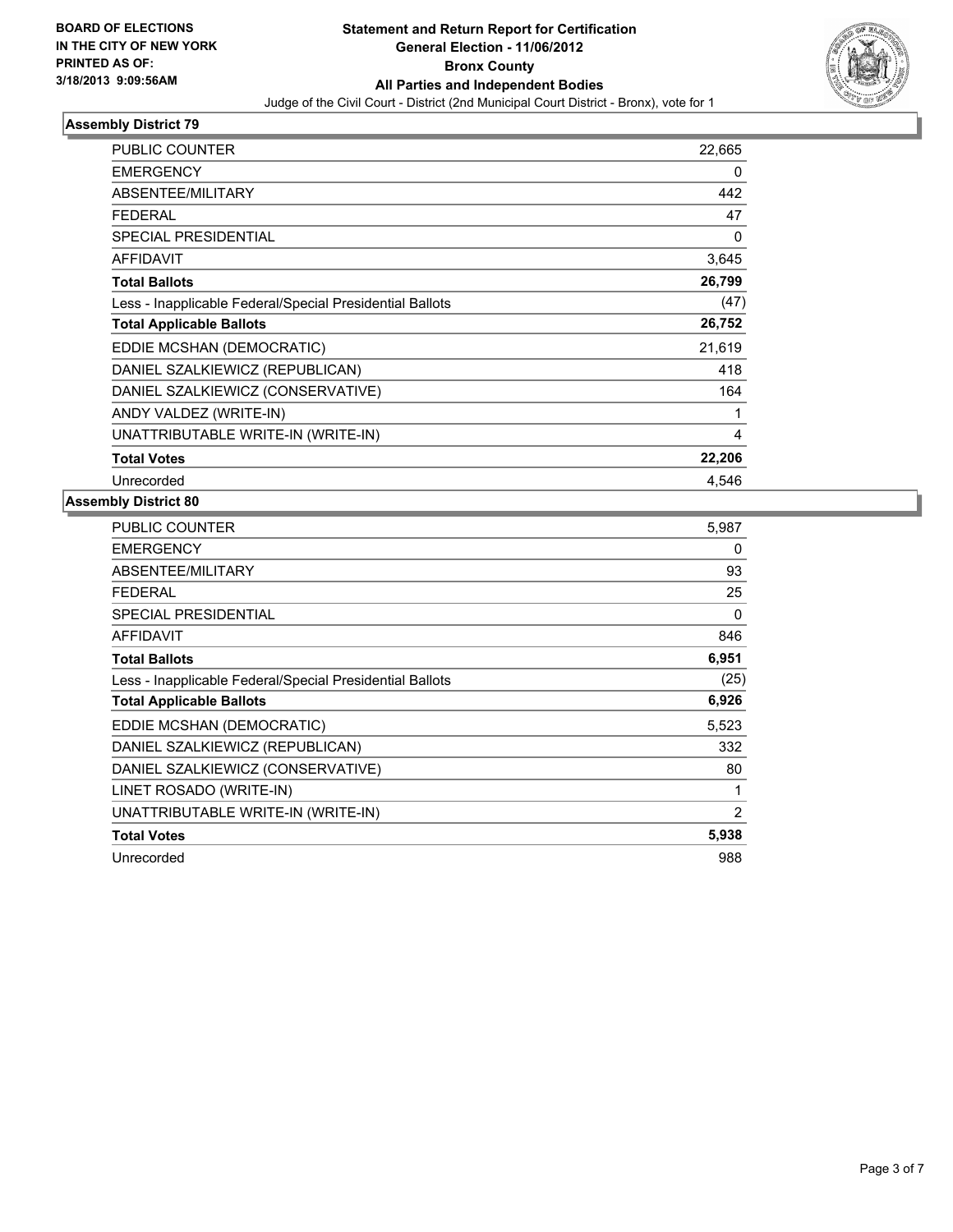

| <b>PUBLIC COUNTER</b>                                    | 32,893         |
|----------------------------------------------------------|----------------|
| <b>EMERGENCY</b>                                         | 0              |
| ABSENTEE/MILITARY                                        | 1,424          |
| <b>FEDERAL</b>                                           | 472            |
| <b>SPECIAL PRESIDENTIAL</b>                              | 0              |
| <b>AFFIDAVIT</b>                                         | 2,680          |
| <b>Total Ballots</b>                                     | 37,469         |
| Less - Inapplicable Federal/Special Presidential Ballots | (472)          |
| <b>Total Applicable Ballots</b>                          | 36,997         |
| EDDIE MCSHAN (DEMOCRATIC)                                | 26,350         |
| DANIEL SZALKIEWICZ (REPUBLICAN)                          | 4,865          |
| DANIEL SZALKIEWICZ (CONSERVATIVE)                        | 969            |
| ALBA PENA (WRITE-IN)                                     | 1              |
| AW WEISS (WRITE-IN)                                      | 1              |
| EUGENCIZ SKIBA (WRITE-IN)                                | 1              |
| HOWARD ROSENBERG (WRITE-IN)                              | 1              |
| JOHN HUGHES (WRITE-IN)                                   | 1              |
| LINET ROSADO (WRITE-IN)                                  | 1              |
| LUNET ROSADO (WRITE-IN)                                  | 1              |
| MORDECHAL WILLIG (WRITE-IN)                              | 1              |
| PINCHAS ROTH (WRITE-IN)                                  | 1              |
| SERGIO VILLANUVA (WRITE-IN)                              | 1              |
| UNATTRIBUTABLE WRITE-IN (WRITE-IN)                       | $\overline{7}$ |
| <b>Total Votes</b>                                       | 32,201         |
| Unrecorded                                               | 4,796          |
|                                                          |                |

| PUBLIC COUNTER                                           | 23,680 |
|----------------------------------------------------------|--------|
| <b>EMERGENCY</b>                                         | 0      |
| ABSENTEE/MILITARY                                        | 337    |
| <b>FEDERAL</b>                                           | 47     |
| <b>SPECIAL PRESIDENTIAL</b>                              | 0      |
| <b>AFFIDAVIT</b>                                         | 3,293  |
| <b>Total Ballots</b>                                     | 27,357 |
| Less - Inapplicable Federal/Special Presidential Ballots | (47)   |
| <b>Total Applicable Ballots</b>                          | 27,310 |
| EDDIE MCSHAN (DEMOCRATIC)                                | 22,184 |
| DANIEL SZALKIEWICZ (REPUBLICAN)                          | 617    |
| DANIEL SZALKIEWICZ (CONSERVATIVE)                        | 201    |
| ANGEL VEGA (WRITE-IN)                                    | 1      |
| UNATTRIBUTABLE WRITE-IN (WRITE-IN)                       | 4      |
| <b>VERONICA MIREND (WRITE-IN)</b>                        | 1      |
| <b>Total Votes</b>                                       | 23,008 |
| Unrecorded                                               | 4,302  |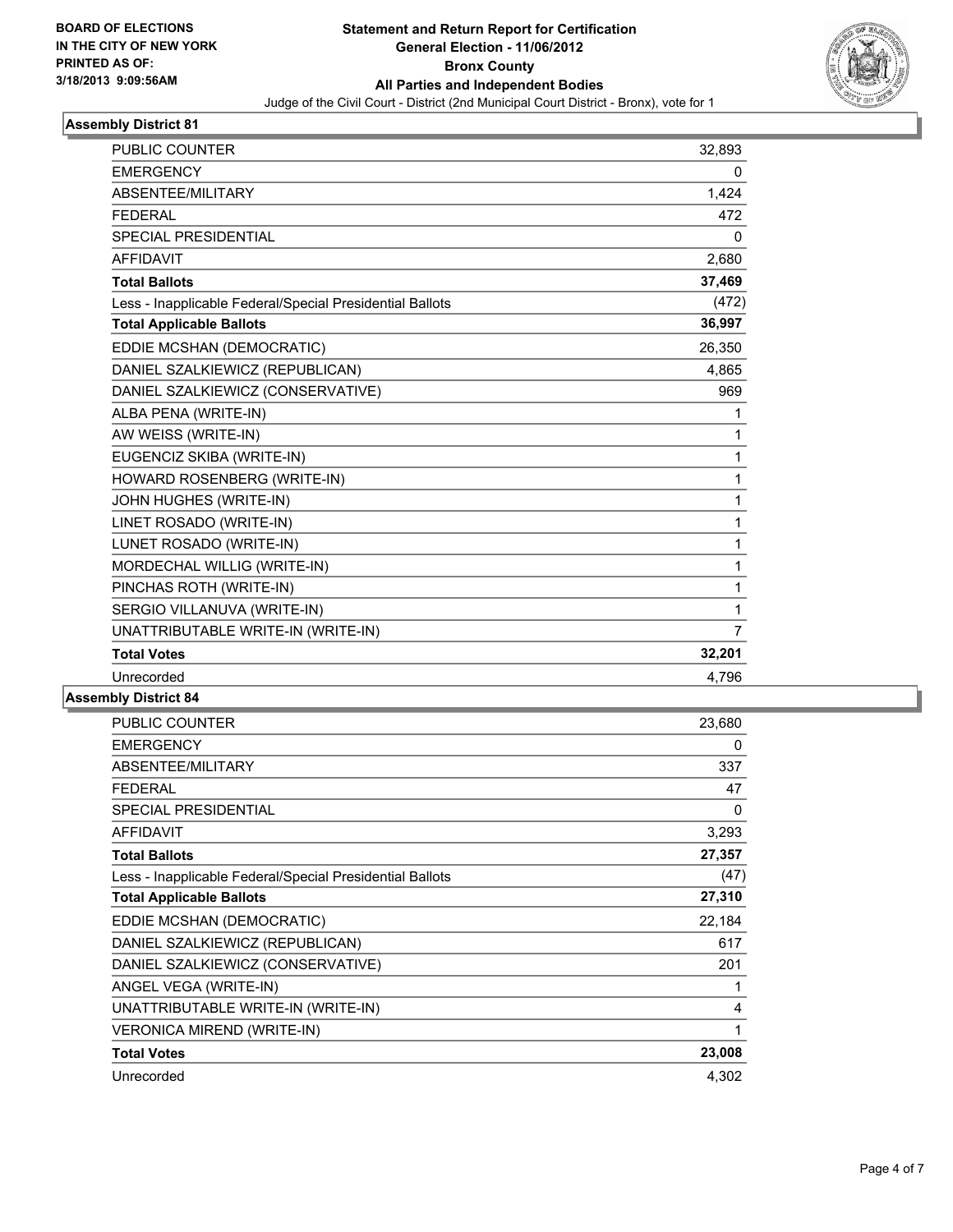

| <b>PUBLIC COUNTER</b>                                    | 0 |
|----------------------------------------------------------|---|
| <b>EMERGENCY</b>                                         | 0 |
| ABSENTEE/MILITARY                                        | 0 |
| <b>FEDERAL</b>                                           | 0 |
| SPECIAL PRESIDENTIAL                                     | 0 |
| <b>AFFIDAVIT</b>                                         | 0 |
| <b>Total Ballots</b>                                     | 0 |
| Less - Inapplicable Federal/Special Presidential Ballots | 0 |
| <b>Total Applicable Ballots</b>                          | 0 |
| EDDIE MCSHAN (DEMOCRATIC)                                | 0 |
| DANIEL SZALKIEWICZ (REPUBLICAN)                          | 0 |
| DANIEL SZALKIEWICZ (CONSERVATIVE)                        | 0 |
| <b>Total Votes</b>                                       | 0 |

#### **Assembly District 86**

| <b>PUBLIC COUNTER</b>                                    | 23,491         |
|----------------------------------------------------------|----------------|
| <b>EMERGENCY</b>                                         | 0              |
| ABSENTEE/MILITARY                                        | 427            |
| <b>FEDERAL</b>                                           | 72             |
| <b>SPECIAL PRESIDENTIAL</b>                              | 0              |
| <b>AFFIDAVIT</b>                                         | 3,768          |
| <b>Total Ballots</b>                                     | 27,758         |
| Less - Inapplicable Federal/Special Presidential Ballots | (72)           |
| <b>Total Applicable Ballots</b>                          | 27,686         |
| EDDIE MCSHAN (DEMOCRATIC)                                | 23,208         |
| DANIEL SZALKIEWICZ (REPUBLICAN)                          | 599            |
| DANIEL SZALKIEWICZ (CONSERVATIVE)                        | 179            |
| STEVEN E DAVIS (WRITE-IN)                                | 1              |
| UNATTRIBUTABLE WRITE-IN (WRITE-IN)                       | $\overline{2}$ |
| <b>Total Votes</b>                                       | 23,989         |
| Unrecorded                                               | 3,697          |

| DANIEL SZALKIEWICZ (CONSERVATIVE)                        | 0           |
|----------------------------------------------------------|-------------|
| DANIEL SZALKIEWICZ (REPUBLICAN)                          | 0           |
| EDDIE MCSHAN (DEMOCRATIC)                                | 0           |
| <b>Total Applicable Ballots</b>                          | 0           |
| Less - Inapplicable Federal/Special Presidential Ballots | 0           |
| <b>Total Ballots</b>                                     | 0           |
| <b>AFFIDAVIT</b>                                         | 0           |
| SPECIAL PRESIDENTIAL                                     | 0           |
| <b>FEDERAL</b>                                           | 0           |
| ABSENTEE/MILITARY                                        | $\mathbf 0$ |
| <b>EMERGENCY</b>                                         | 0           |
| <b>PUBLIC COUNTER</b>                                    | 0           |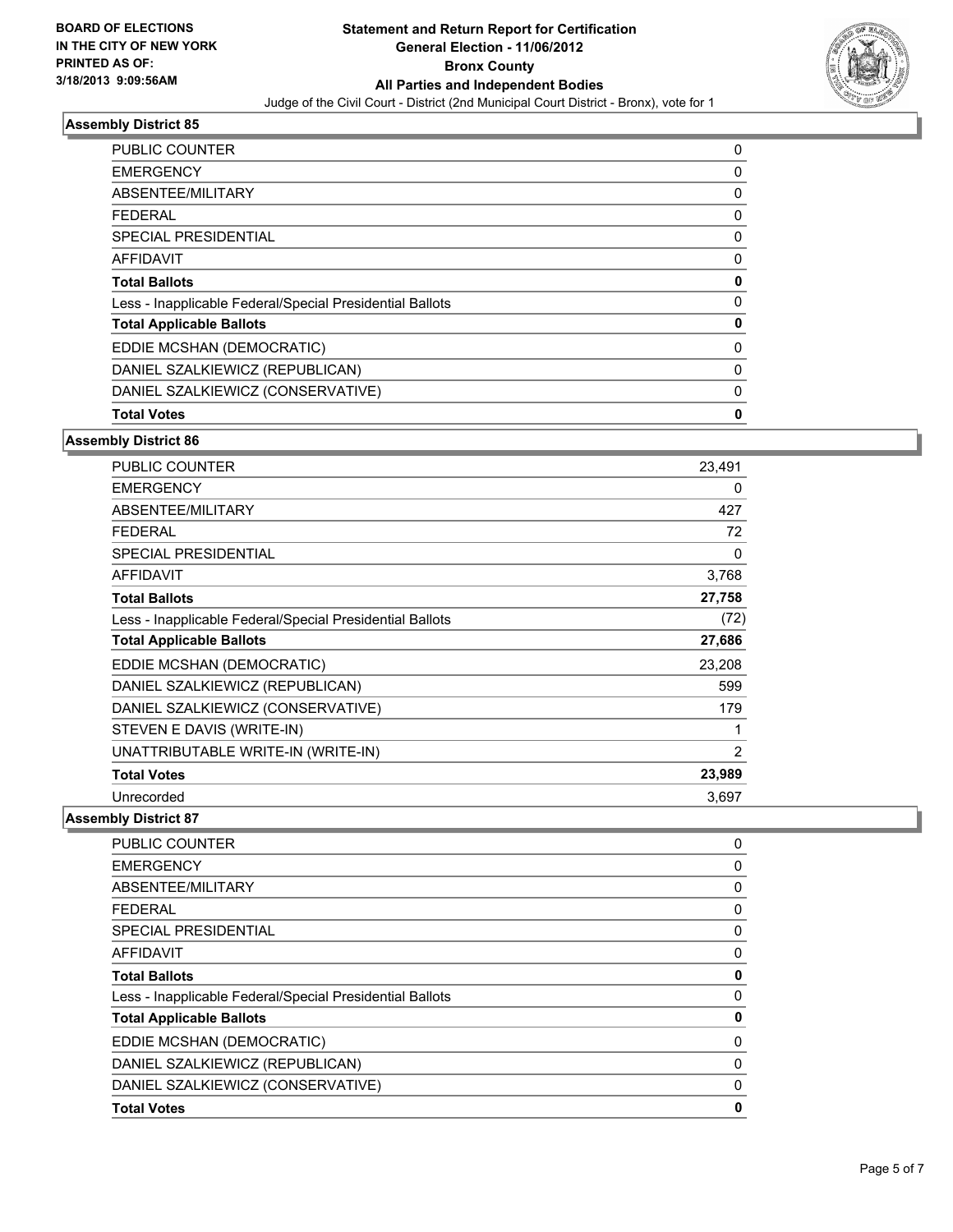

#### **Total for Judge of the Civil Court - District (2nd Municipal Court District - Bronx) - Bronx County**

| PUBLIC COUNTER                                           | 155,238 |
|----------------------------------------------------------|---------|
| <b>EMERGENCY</b>                                         | 0       |
| ABSENTEE/MILITARY                                        | 3,768   |
| <b>FEDERAL</b>                                           | 789     |
| SPECIAL PRESIDENTIAL                                     | 2       |
| AFFIDAVIT                                                | 22,098  |
| <b>Total Ballots</b>                                     | 181,895 |
| Less - Inapplicable Federal/Special Presidential Ballots | (791)   |
| <b>Total Applicable Ballots</b>                          | 181,104 |
| EDDIE MCSHAN (DEMOCRATIC)                                | 144,332 |
| DANIEL SZALKIEWICZ (REPUBLICAN)                          | 8,400   |
| DANIEL SZALKIEWICZ (CONSERVATIVE)                        | 1,999   |
| AKEEN WATSON (WRITE-IN)                                  | 1       |
| ALBA PENA (WRITE-IN)                                     | 1       |
| ALTON MADDOX (WRITE-IN)                                  | 1       |
| ANDY VALDEZ (WRITE-IN)                                   | 1       |
| ANGEL VEGA (WRITE-IN)                                    | 1       |
| AW WEISS (WRITE-IN)                                      | 1       |
| DIOJHANA ZARIDRA (WRITE-IN)                              | 1       |
| EUGENCIZ SKIBA (WRITE-IN)                                | 1       |
| HOWARD ROSENBERG (WRITE-IN)                              | 1       |
| JOHN HUGHES (WRITE-IN)                                   | 1       |
| LA MARR JOHNSON (WRITE-IN)                               | 1       |
| LINET ROSADO (WRITE-IN)                                  | 2       |
| LLINET BELTRE ROSADO (WRITE-IN)                          | 2       |
| LUNET ROSADO (WRITE-IN)                                  | 1       |
| MICHAEL PINCKNEY (WRITE-IN)                              | 1       |
| MORDECHAL WILLIG (WRITE-IN)                              | 1       |
| PINCHAS ROTH (WRITE-IN)                                  | 1       |
| RON RUBYI (WRITE-IN)                                     | 1       |
| RUBEN DIAZ (WRITE-IN)                                    | 1       |
| SERGIO VILLANUVA (WRITE-IN)                              | 1       |
| STEVEN E DAVIS (WRITE-IN)                                | 1       |
| UNATTRIBUTABLE WRITE-IN (WRITE-IN)                       | 25      |
| VERONICA MIREND (WRITE-IN)                               | 1       |
| <b>Total Votes</b>                                       | 154,780 |
| Unrecorded                                               | 26,324  |